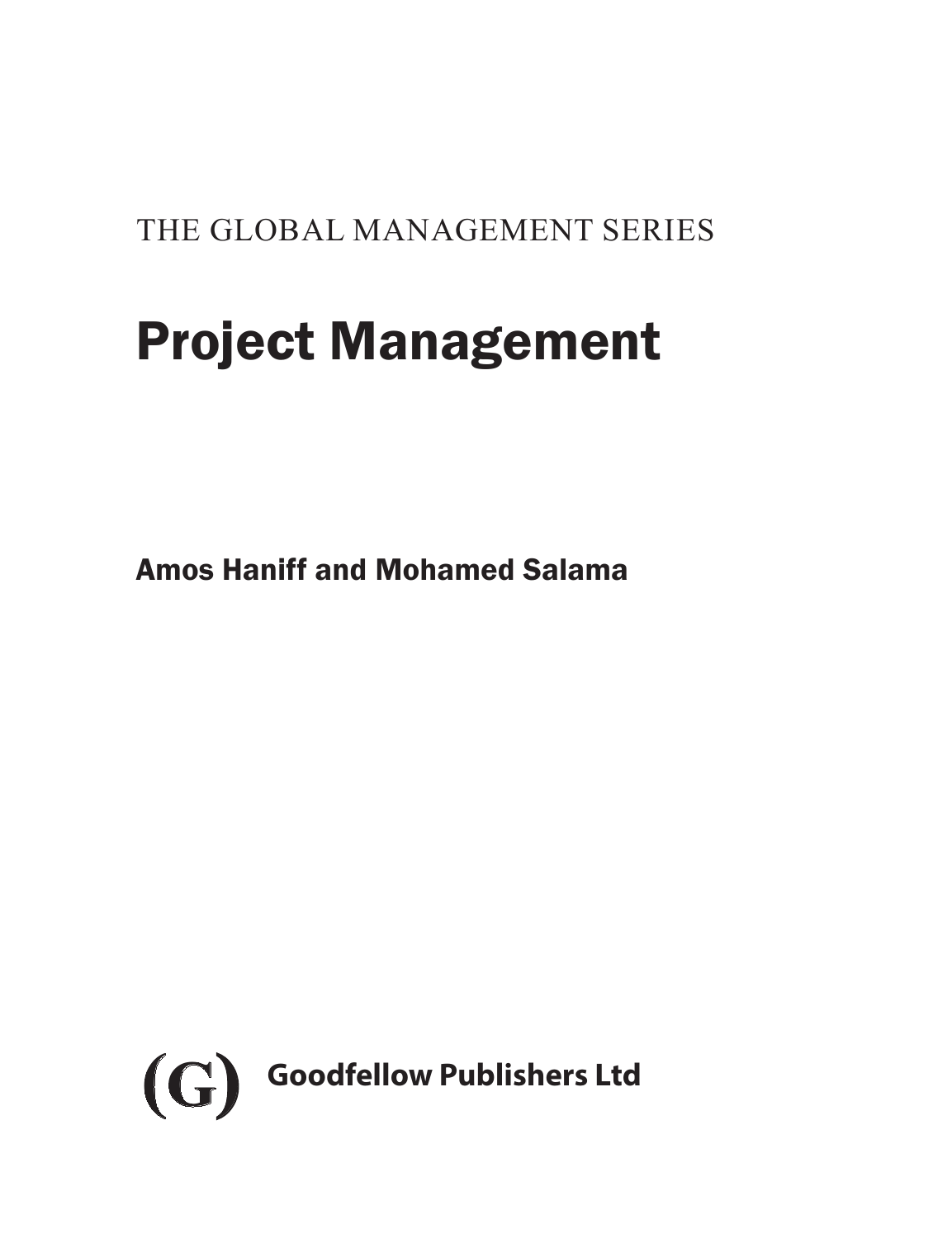Published by Goodfellow Publishers Limited, **(G)** Published by Goodfellow Publishers Limited<br>26 Home Close, Wolvercote, Oxford OX2 8PS http://www.goodfellowpublishers.com

Published 2016

British Library Cataloguing in Publication Data: a catalogue record for this title is available from the British Library. Library of Congress Catalog Card Number: on file.

ISBN: 978-1-911396-03-1

Copyright © Amos Haniff and Mohamed Salama, 2016

All rights reserved. The text of this publication, or any part thereof, may not be reproduced or transmitted in any form or by any means, electronic or mechanical, including photocopying, recording, storage in an information retrieval system, or otherwise, without prior permission of the publisher or under licence from the Copyright Licensing Agency Limited. Further details of such licences (for reprographic reproduction) may be obtained from the Copyright Licensing Agency Limited, of Saffron House, 6–10 Kirby Street, London EC1N 8TS.

All trademarks used herein are the property of their repective owners, The use of trademarks or brand names in this text does not imply any affiliation with or endorsement of this book by such owners.

 $\bigoplus_{n=1}^{\infty}$  Design and typesetting by P.K. McBride, www.macbride.org.uk

Cover design by Cylinder

Printed by Marston Book Services, www.marston.co.uk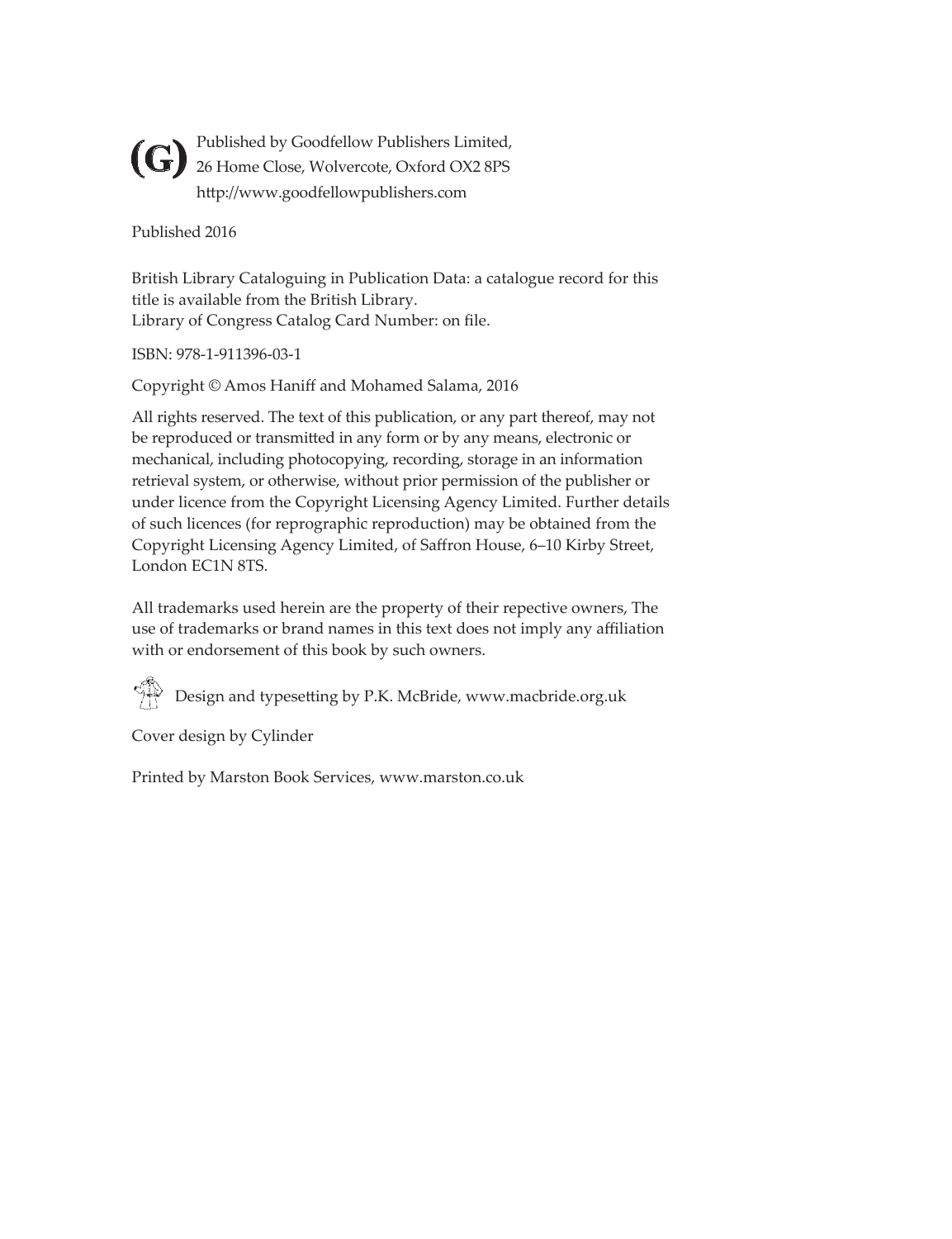# **Contents**

|                         | Preface                                                                               | ix  |
|-------------------------|---------------------------------------------------------------------------------------|-----|
| 1                       | <b>Introduction to Project Management</b><br>Amos Haniff and Mohamed Salama           | 1   |
| $\overline{\mathbf{2}}$ | <b>Project Organisations</b><br>Amal Abbas and Amos Haniff                            | 19  |
| 3                       | <b>Project Financial Appraisal</b><br>Mohamed Sherif and Mohamed Salama               | 46  |
| 4                       | <b>Project Leadership</b><br>Isla Kapasi, Laura Galloway and Robert Graham            | 71  |
| 5                       | <b>Project Teams and Groups</b><br>Robert Graham                                      | 85  |
| 6                       | <b>Project Scope Management</b><br>Reza Mohammadi and Amos Haniff                     | 106 |
| 7                       | <b>Project Risk Management</b><br>Mohamed Salama and Amos Haniff                      | 130 |
| 8                       | <b>Cost Estimating and Budgeting</b><br><b>Mohamed Salama</b>                         | 156 |
| 9                       | <b>Project Scheduling</b><br>Mohamed Salama and Amos Haniff                           | 178 |
| 10                      | <b>Project Resource Management</b><br>Gowrie Vinayan, John Rudolph and Mohamed Salama | 209 |
| 11                      | <b>Project Evaluation and Control</b><br>Mohamed Salama and Amos Haniff               | 222 |
| 12                      | <b>Project Closure</b><br>Amos Haniff and Mohamed Salama                              | 243 |
|                         | Index                                                                                 | 255 |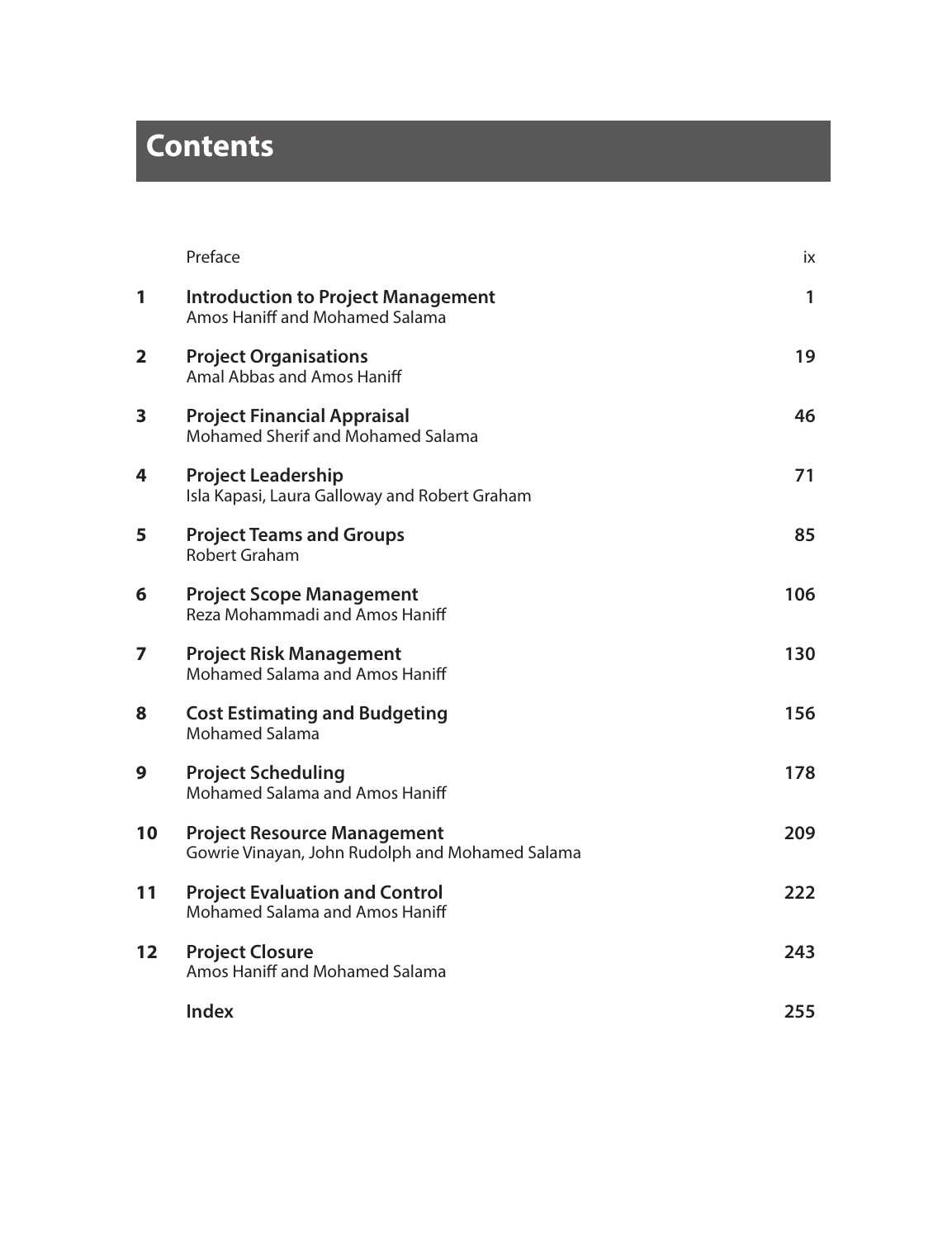### **Dedications**

*To my beautiful wife Lisa and our gorgeous children Qasim and Safia. Love you xxx*

#### *AH*

*To my Mum & Dad, my lovely wife Zaza and our boys Omar and Ally. You are the most precious!*

#### *MS*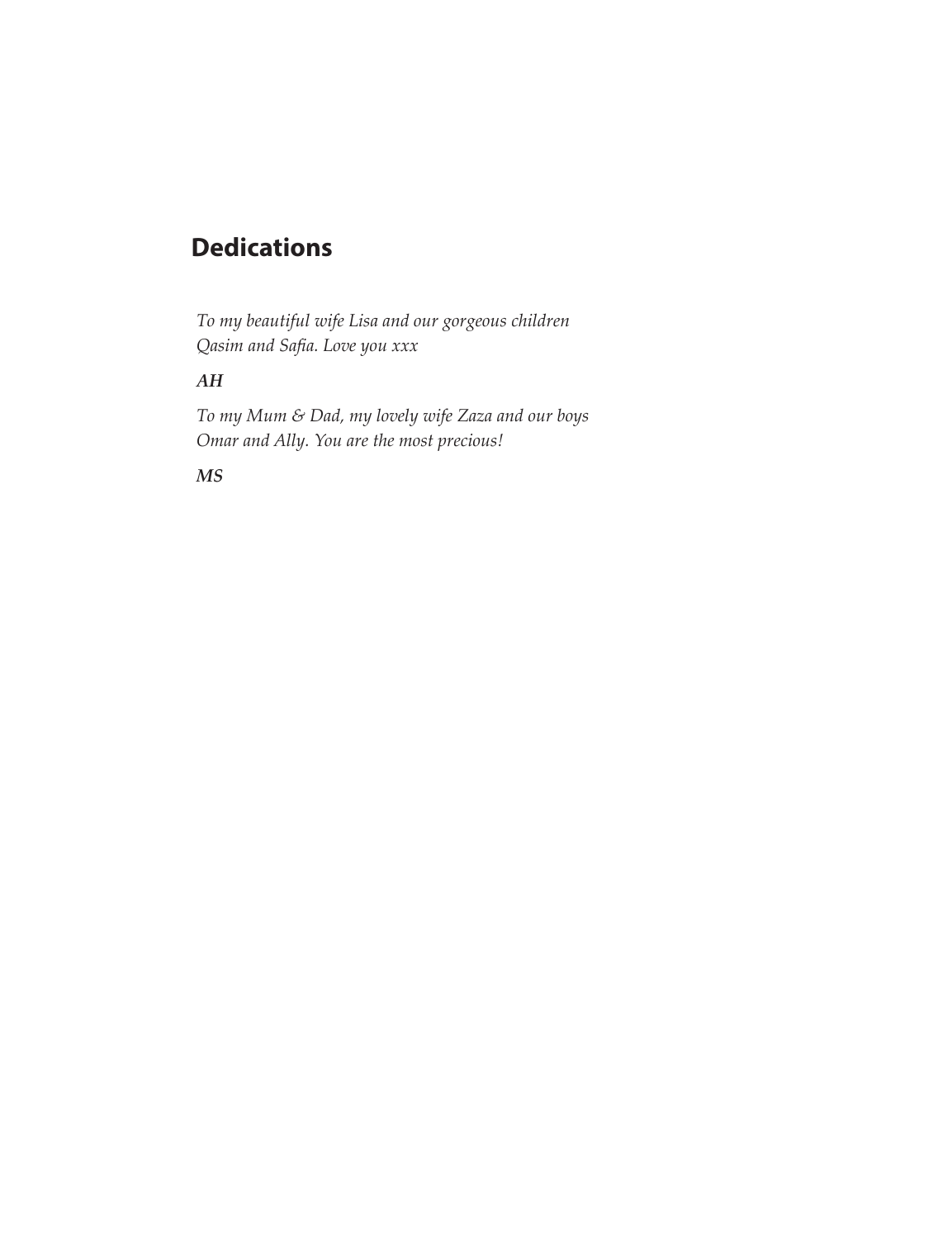## **Acknowledgments**

The editors of this text book are grateful to the series editors Professors Robert Macintosh and Kevin O'Gorman who were the main drivers behind writing this book. We are also grateful to all our colleagues in the School of Management and Languages as well as the very professional team at Goodfellow publishers who contributed to and have helped in the production of this book. It has been a pleasure to work with you.

*AH & MS*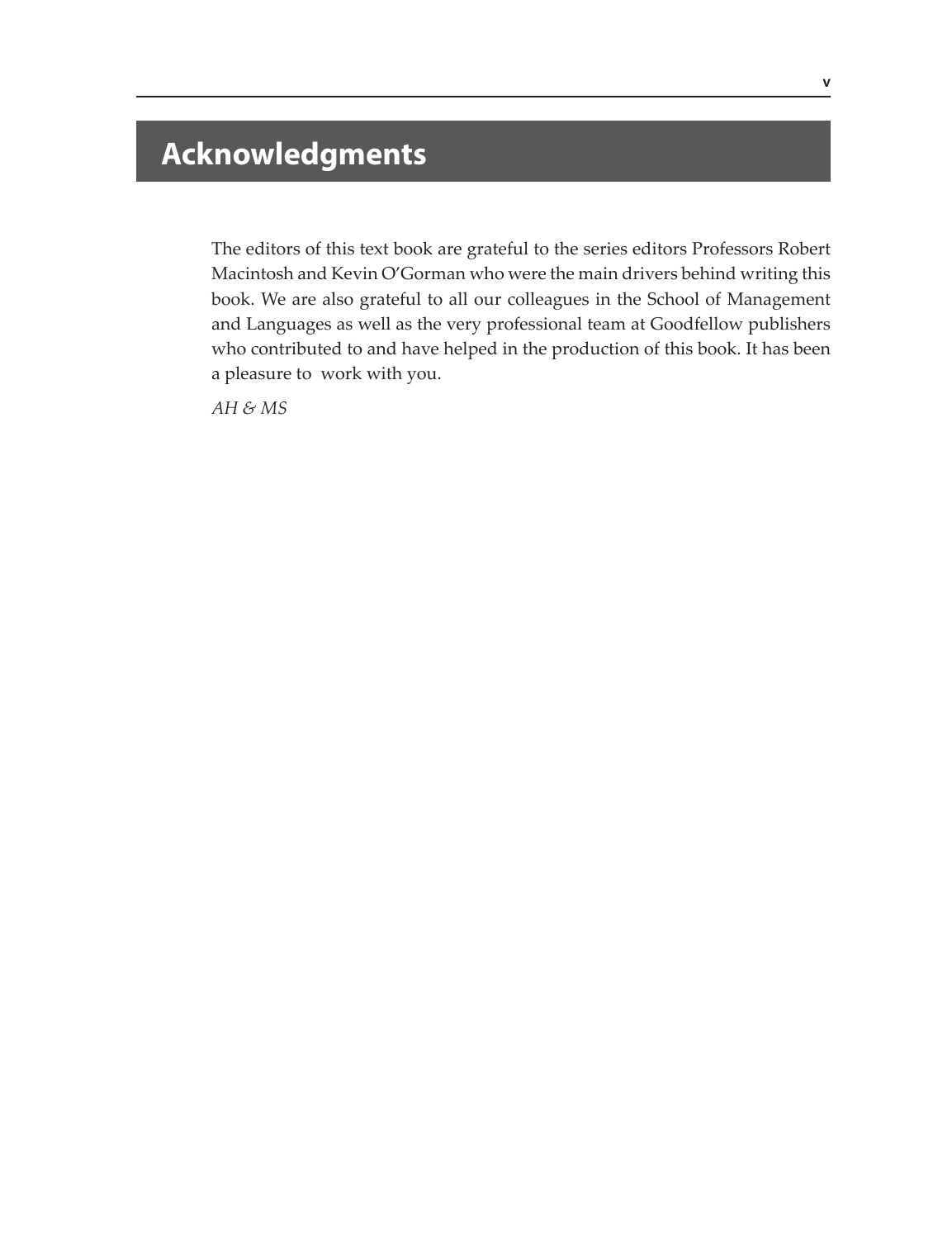## **Biographies**

**Amal Abbas** is a doctoral researcher in the school of Management and Languages at Heriot-Watt University. Drawing on the new institutional economics theory, her doctoral research investigates the effect of the individual, the firm and the environmental level factors on female entrepreneurial activity in Egypt. More widely she is interested in examining entrepreneurial behaviour and entrepreneurial ecosystems in both the developing and developed countries. Additionally, Amal works as an assistant professor in the Business Administration Department, Cairo University, Egypt

**John Rudolph Raj,** PhD is with the Faculty of Management, Multimedia University, Malaysia. He has more than 30 years of experience in corporate, industry, and academia. His research interests are in the disciplines of Project Management, Operations Management and Advanced Statistical Analysis.

**Isla Kapasi,** PhD is an early career researcher in the field of entrepreneurship. She has published several academic papers in well-respected peer-reviewed journals and presented at major national and international conferences. Isla is also experienced in the development of innovative teaching curricula, most recently with Team Entrepreneurship and has taught at all levels. Prior to developing her academic career, Isla was involved in public, private and third sector employment and self-employment.

**Amos Haniff** is Associate Professor of Project Management at Heriot Watt University and Deputy Head of the Department of Business Management within the School of Management and Languages. He teaches project management and strategic project management at postgraduate and executive levels, and delivers training courses in project management and strategic change to public and private sector organizations. His research interests is on project success and the strategic alignment of projects with organizational strategy. In particular, he has conducted research into the strategic behavior of temporary multi-organizations and project leadership. He has created a portfolio of MSc and Executive MSc programmes in project management, including European funded Erasmus Mundas courses. He is a member of the Court of the University, a fellow of the Higher Education Academy, a PRINCE2 Practitioner, and former Scottish representative for the Association of Project Management (APM) Education Network. He is also a frustrated blues guitarist.

**Laura Galloway** is a Professor of Business and Enterprise in the school of Management & Languages at Heriot-Watt University and Dean of the University for Arts, Humanities and Social Science. Based in the School of Management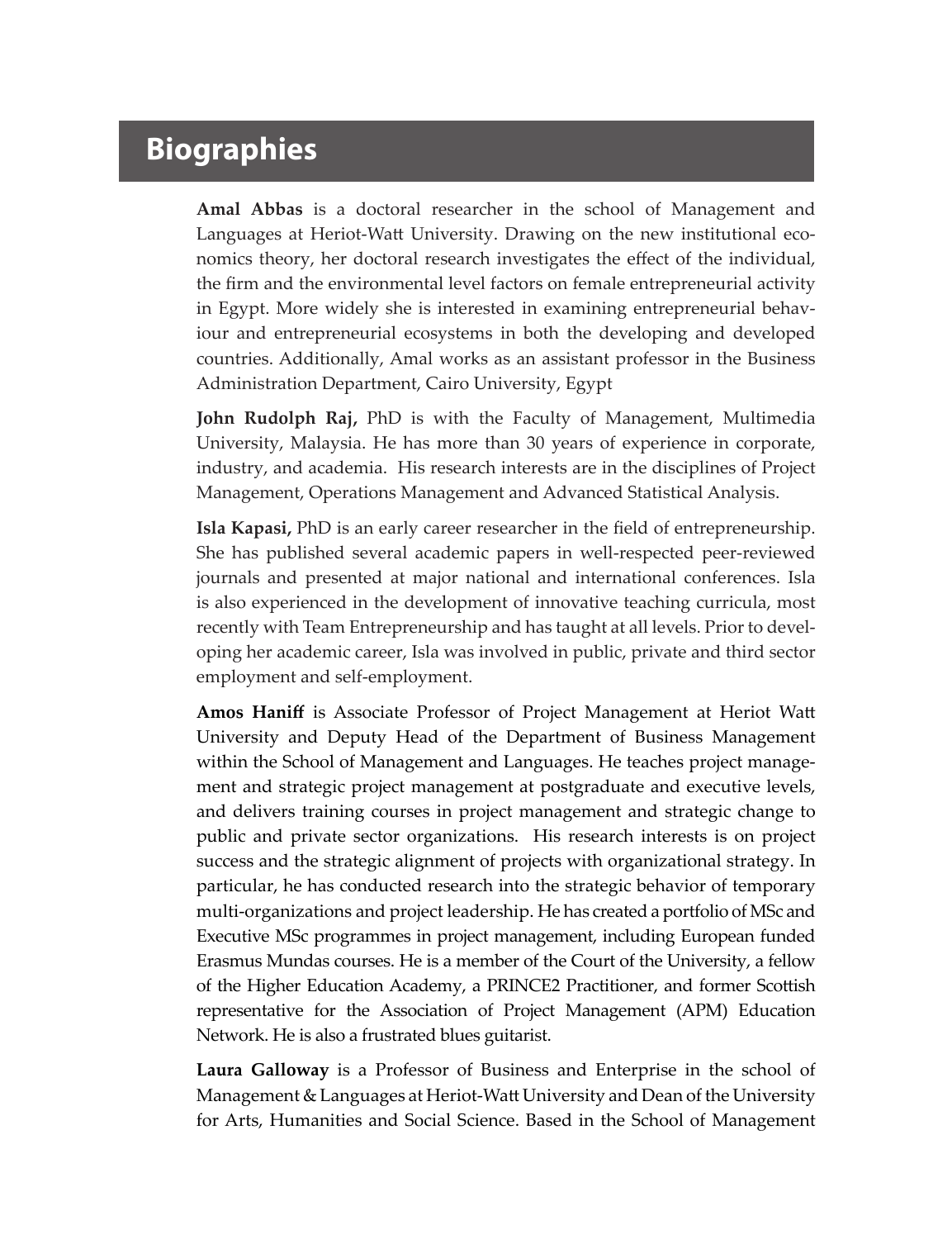and Languages, her teaching focuses on leadership and entrepreneurship and her research interests are in these broad themes too. In particular, Professor Galloway's research involves the theory and practice relating to entrepreneurship amongst different groups, leadership, and the effects of entrepreneurship education on skills and business outcomes. Examples of her recent work include exploring the experiences of being a leader or an entrepreneur.

**Robert Graham** is Associate Professor of Organisational Behaviour in the School of Management and Languages, Heriot-Watt University. His research interest is in the emergence of Human Resource Management and organisational change. Robert teaches both Organisational Behaviour and Human Resource Management on the Post-Graduate Masters in International Business Management and Human Resource Management at undergraduate level. Robert is a member of both the Centre of Work and Wellbeing (CROWW) and the HR Research Group at Heriot-Watt University. Robert has delivered courses on organisational change to the Nigerian Securities and Exchange Commission, the Wood Group and Standard Life Investments, and he was a visiting lecturer in management at Shanghai University of Finance and Economics (SUFE). He has a background in trade union education, having been a tutor with the Trades Union Congress for fifteen years and then worked in management training and development for a number of years. Robert has worked with the Scottish Fire Service, the General Teaching Council for Scotland, Edinburgh University, the Faculty of Advocates and the Royal College of Surgeons (Edinburgh).

**Reza Mohammadi** is Course Director and Project Coordinator for the suite of MSC Engineering and Physical Programme at Heriot Watt University. He teaches courses in Project Management and Critical Analysis, and Research Preparation at postgraduate and undergraduate levels. He also delivers workshops in Project Management Concept and Project Soft Skills to public and private sector organizations. His research interests are in human factor and stakeholder management in programs and the project environment. He is an Information Technology Project Manager by background with extensive professional experience in the public and private sectors both national and international levels. He is also a PRINCE II, ITIL, Waterfall, Kanban, Scrum and Agile project management methodologies Practitioner and an active member of Association of Project Management (APM) and the Project Management Institute (PMI).

**Mohamed Salama** is currently the Director of Corporate Executive Relations and the former Acting Associate Head of the School of Management and Languages, Heriot Watt University, Dubai Campus. He has joined academia in 2002 and has been the Programme Director of MSc in Strategic Project Management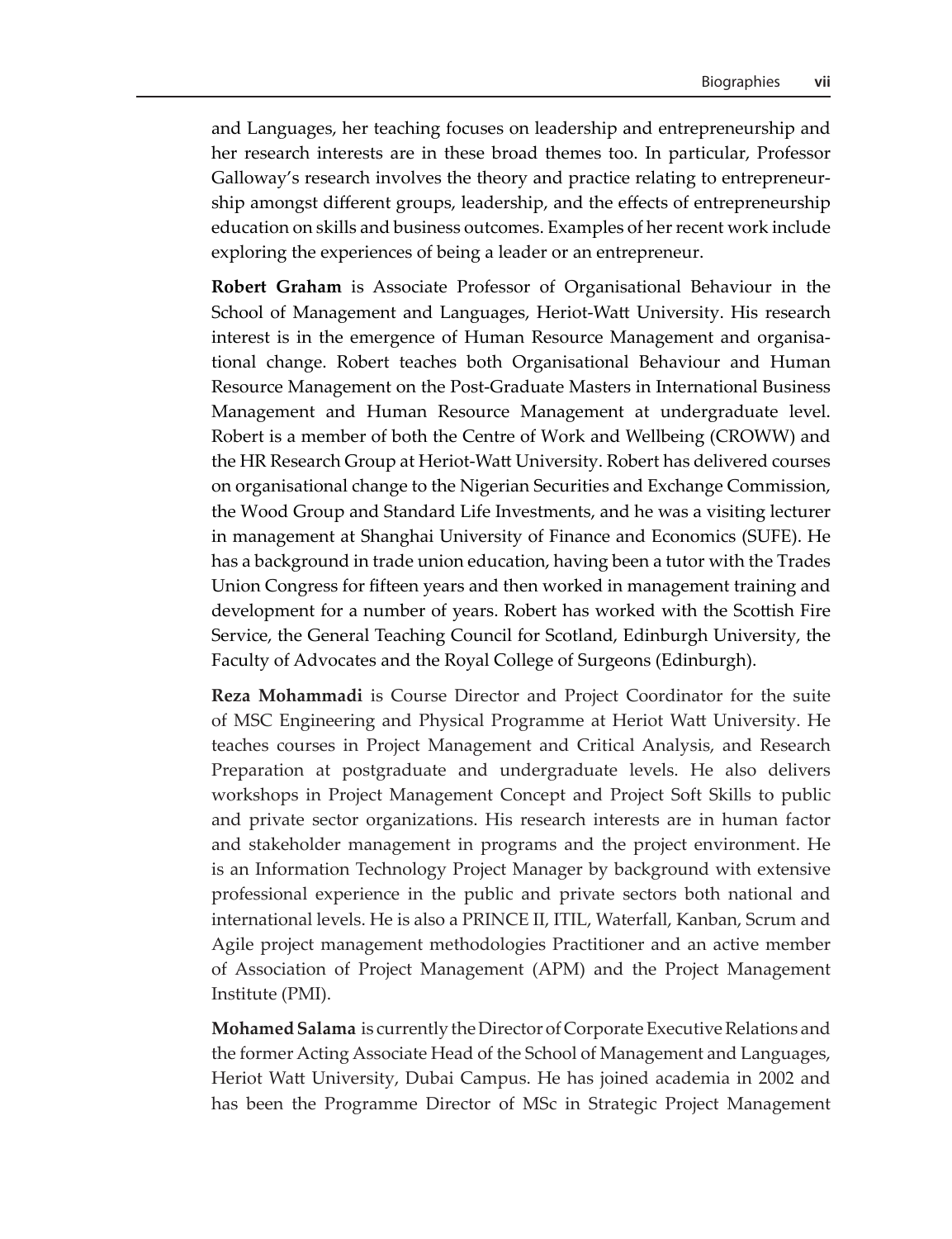since 2006 at Dubai Campus. Dr. Salama has 30 years of academic and industrial experience in Project Management, Marketing, Strategy and Mergers & Acquisitions. Mohamed has taken senior management posts in Construction Management, Marketing and Mergers & Acquisitions in ME, Italy and UK over the period 1990 – 2002. He holds BSc (Hons) in Civil Engineering from Cairo University, an MBA from Edinburgh Business School and a PhD in Construction Management from the School of Built Environment, Heriot Watt University. He has been delivering training workshops in project management and strategy for executives over the past decade in the UK, Middle East, and Denmark. He is a Fellow of the Higher Education Academy (HE) in Scotland and a member of the Project Management Institute PMI (USA), The Chartered Management Institute (CMI-UK), and The Association of Researchers in Construction Management (ARCOM) in the UK. He has publications in the areas of Project Performance, Green Buildings and Higher Education.

**Mo Sherif** is an Associate Professor of Finance. He received his PhD from the University of Manchester, Manchester Business School, UK. He is an interdisciplinary finance researcher whose initial contributions to the finance literature are in entrepreneurial and behavioural finance, stock trading strategies and asset pricing fields. He is a fellow of the Higher Education Academy in the UK and a member of American Finance Association in the USA. He is currently the Director of Postgraduate Taught Programmes in Finance (AEF) at SML at Heriot-Watt University.

**Gowrie Vinayan**, PhD is Assistant Professor in the School of Management and Languages, Heriot Watt University, Malaysia campus. Gowrie teaches International entrepreneurship and resources and talent management at undergraduate level and project management and demand and planning for the postgraduate masters in project management. Her scholarly efforts are devoted to areas of operations and production management, project management and supply chain management. Prior to joining the academia, she was with a multinational organization where she received extensive industry exposure in the area of project management, logistics, warehousing and procurement. Besides lecturing, she has also designed and conducted trainings related to project management and strategy execution to working adults.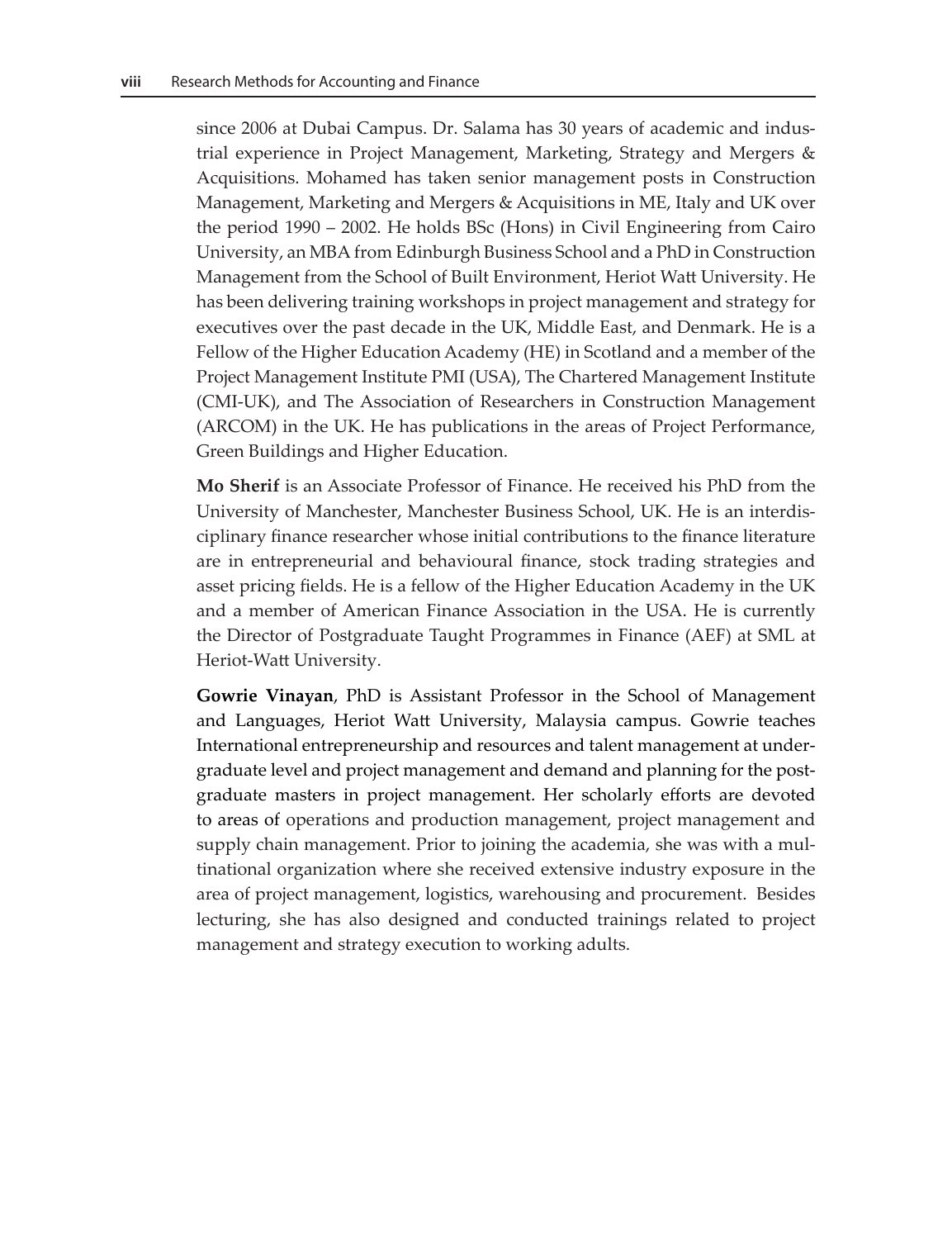## **Preface**

### **Introduction**

Project management has attracted significant attention over the past decades and in a world that continues to witness very dynamic business environments regardless of location, change is inevitable and project management tools and techniques become even more popular. During the early days of its evolution, project management was predominantly an engineering-led specialization. During that period, those who wrote about project management and who taught or conducted research about project management were mostly either engineers or looking at engineering related sectors such as construction.

#### **Context**

Now-a-days, project management tools and techniques have attracted the attention of almost all disciplines, as emphasized in the membership of the major professional bodies such as PMI, and indeed in the diversity of students attending the project management courses offered at undergraduate and postgraduate levels. This textbook aims to provide readers from different backgrounds with the essential knowledge that would help them acquire and furthermore develop basic project management skills.

In the past few decades, Higher Education, endorsed by the advancements in technology, has witnessed a notable shift from the traditional learning and teaching methods. Having taught project management in different contexts and for a wide range of audience for a combined total of more than 30 years, the editors have been motivated to introduce this textbook as a useful guide to facilitate the learning of students regardless of the mode of study. In addition, practitioners and independent learners who are seeking to enhance their knowledge base and develop their project management skills away from the classroom will benefit from the practical approach adopted in writing this textbook; simplifying some of the challenging concepts and numerical aspects.

In this pursuit, the authors of different chapters have attempted to gradually guide the readers in developing their knowledge, starting from first principles and working towards a relatively advanced stage, with the help of a range of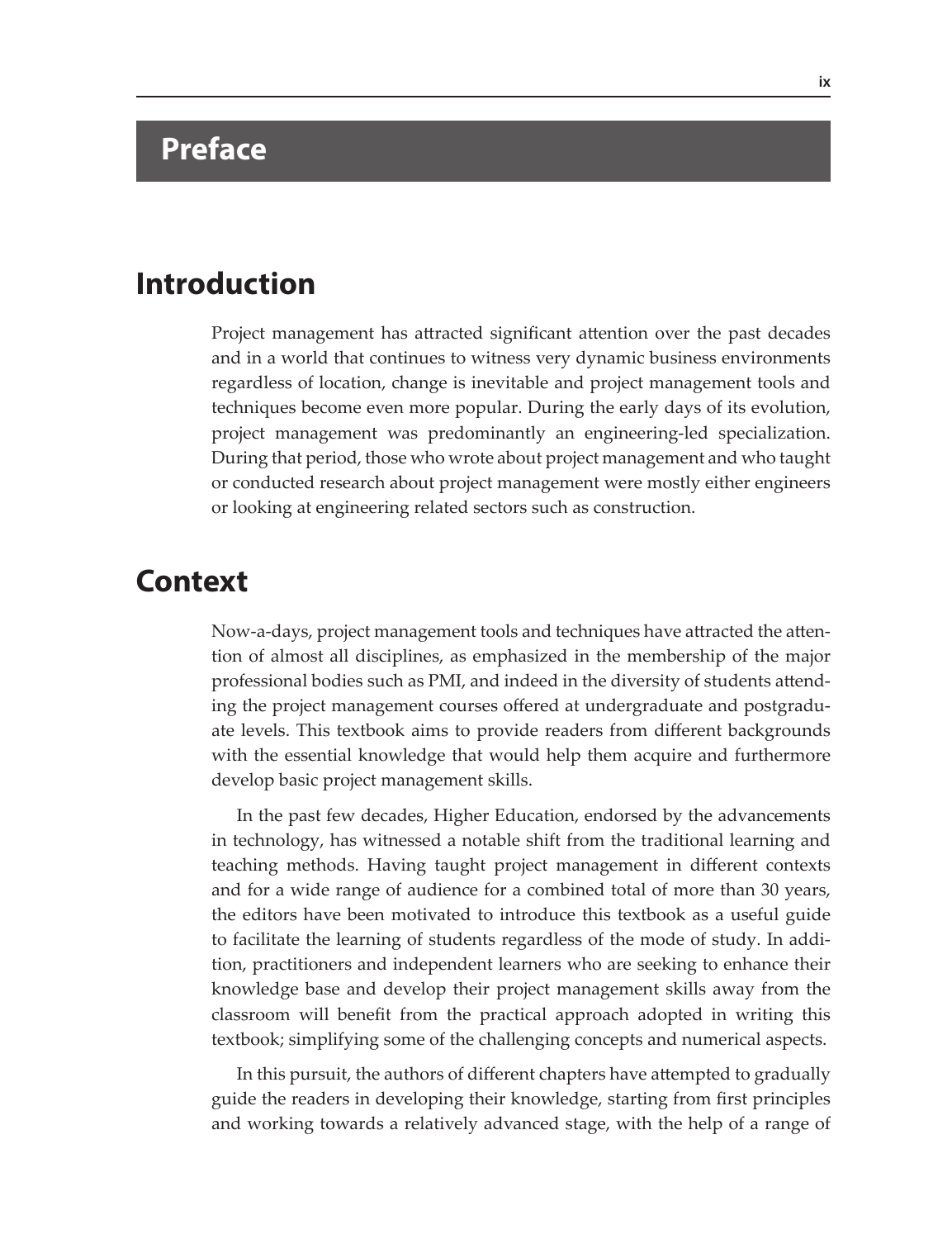case studies, practical examples and numerical worked examples. The end of chapter questions aim to provoke critical thinking, analysis and synthesis. In addition, the references listed at the end of each chapter and cited within the text offer the reader an additional set of resources that will provide further indepth knowledge about some of the specific areas mentioned in the text.

#### **Content and pedagogy**

This textbook comprises 12 chapters covering the key areas in the context of managing projects that span both soft and hard skills. Each chapter starts with a list of learning outcomes that pinpoint the objectives of the chapter and should be used alongside the end of chapter questions as a benchmark for students to evaluate their erudition and learning. Chapter 1 provides a background to the development of modern project management and sets the scene for the following chapters. Key concepts are introduced, including the project life cycle, project constraints and project success criteria. Chapter 2 positions projects within the context of the organization and environment. Project stakeholders are identified, with guidance on how they should be managed. This is followed by presentation of three types of organizational structure that need to consider the organizational culture when implementing projects. This chapter also introduces the growing practice of the project management office.

Chapter 4 discusses the critical project management competency of leadership. This chapter explains the concept of project leadership, in detail, through the introduction of contemporary leadership theories. Following on from the discussion on leadership, Chapter 5 provides a comprehensive explanation of managing project teams. Key concepts include the stages in team development, team dynamics and the management of virtual teams.

A detailed discussion about the financial dimension, supported by simple numerical examples, is presented in Chapter 3 with emphasis on the impact of inflation and taxation on project appraisal and selection decisions. The areas of project scope management and communication management are detailed and debated in Chapter 6 with some useful templates, exercises and practical examples. The core areas of project cost estimating and budgeting, time scheduling and resource management are presented and discussed in depth with a range of examples, case studies and end of chapter multiple choice and numerical questions in Chapters 8, 9 and 10, respectively.

An introduction to cost modeling techniques and the factors affecting the accuracy of the different cost models is presented and discussed under cost estimating and cost forecasting. In addition, Chapter 8 includes a section on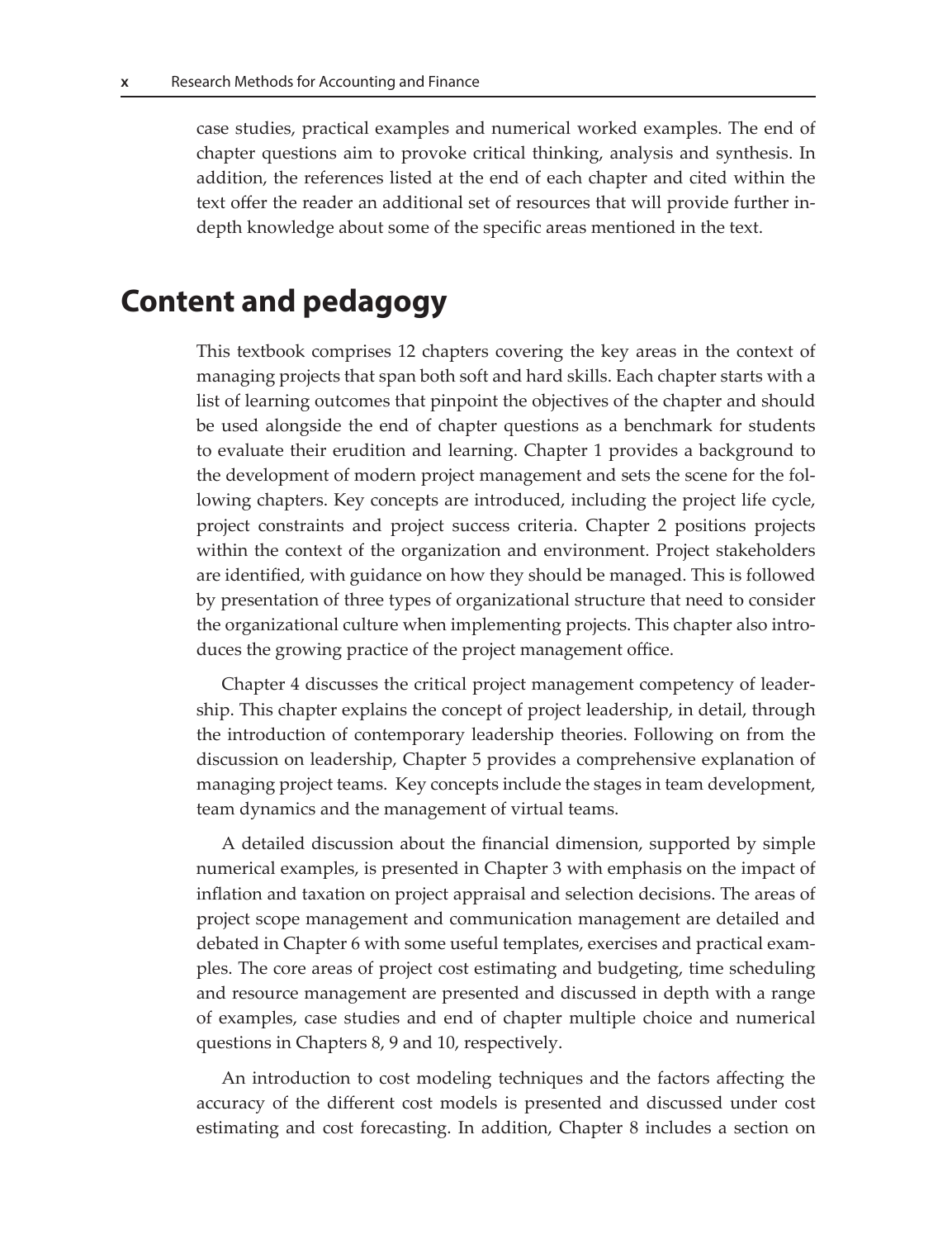bidding strategies, with emphasis on the difference between front and back loading and the importance of considering the present value of the tender price whilst comparing different bids. In Chapter 9, the concept of project scheduling complemented by a detailed step-by-step guide that helps students to estimate activity duration then draw and analyze the network for a simple work package using the critical path method. In addition, the project evaluation and review technique (PERT) is introduced and explained.

Project Risk management is discussed in Chapter 7, with a range of practical examples covering the different types of risk, and also has a detailed section on risk clinic with useful templates. The important aspect of risk attitude has been presented and utilized to explain why managers may have different responses to the same risk event. In addition, the chapter concludes by comparing and contrasting the traditional project management methodology to the contemporary Agile Project Management methodology in the context of risk. In this pursuit, the discussion presents the basic concepts of Agile methodology which has proven to be quite popular within IT and software development projects over the past two decades.

Chapter 11 falls into two main parts. The first discusses change management and configuration management. The second part addresses the areas of project evaluation and control. The earned value analysis as a performance measurement technique, that can shed light on project cost performance as well as the progress of the project, is explained and discussed using numerical examples. The challenges of project closure and the key attributes of this, often neglected, stage of the project life cycle is presented and discussed in Chapter 12.

Project management is a practical discipline. No matter how many books one reads about managing projects, students can only get a feel of the real-life project themes, issues and challenges through interactive discussions, practice, critical thinking and analysis of the various exercises, and case studies provided within the different chapters. Hard skills such as the numerical techniques presented under project financial appraisal, project cost estimating, budgeting, time scheduling (CPM), crashing and project performance measurement (EVA) need to be well understood and practiced through numerical examples followed by a clear interpretation of the results. On the other hand, the soft skills such as leadership, communication, and team issues need more practical workshop based activities such as group activities and team work based projects.

In order to maximize the benefit of the resources provided within this text book, it is recommended that students should be assigned prior relevant reading utilizing the references provided at the end of chapters before being introduced to, and asked to engage in higher order discussions such as those pertaining to